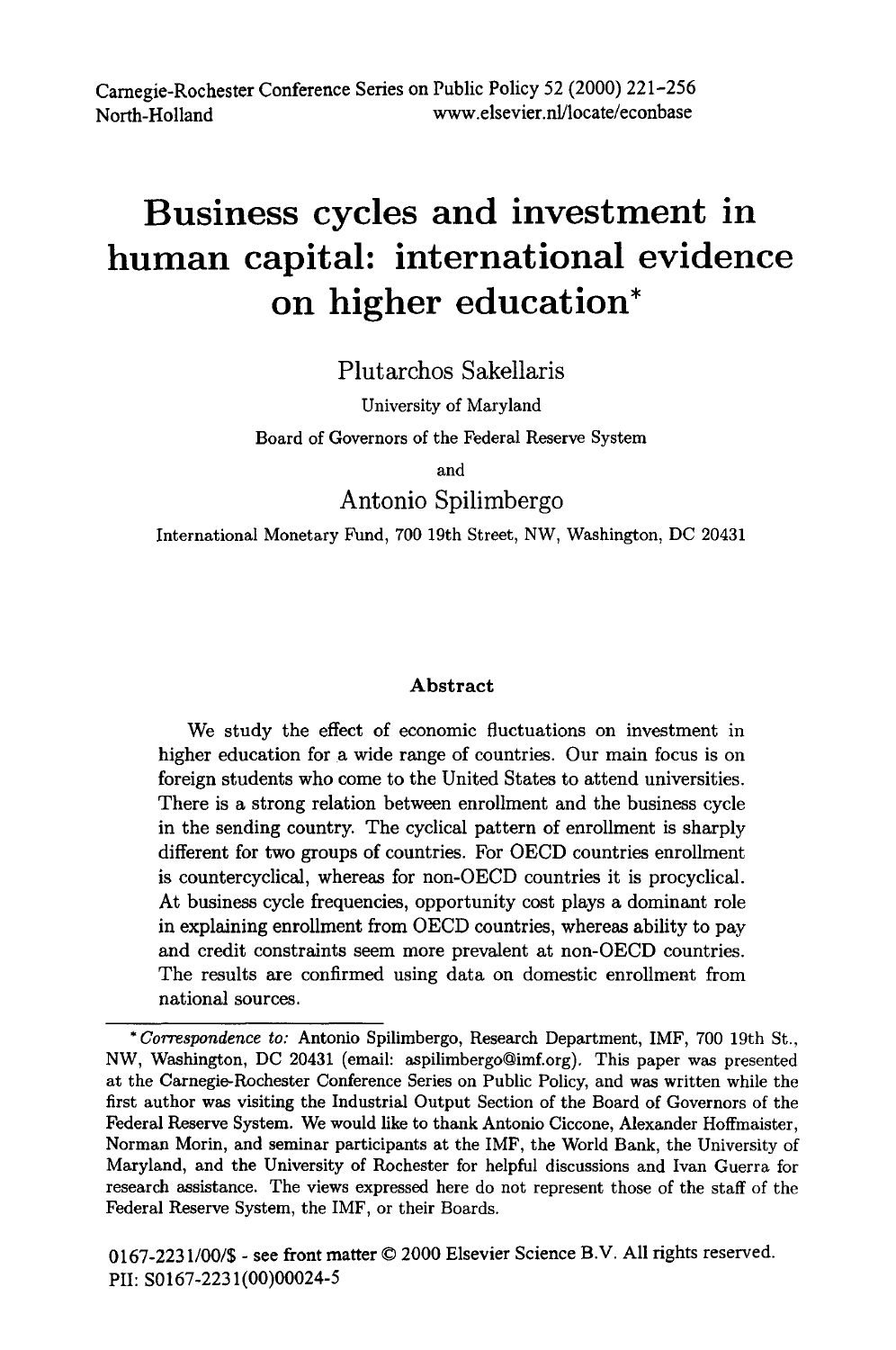## **1 Introduction**

The cyclical properties of investment in human capital had been left largely unexplored until recently. Some new work, however, stresses the importance of examining these properties. Dellas and Sakellaris (1995) argue that in the United States there is significant substitution between education and competing labor activities during the business cycle. They provide evidence that the propensity of 18- to 22-year-old high school graduates to enroll in college is significantly countercyclical.

The direction and size of the cyclical component to enrollment can be described as the confluence of two counteracting factors: the opportunity cost, and the ability to pay, both of which move in a procyclical manner. The Dellas and Sakellaris findings for the United States point to the conclusion that at business cycle frequencies the opportunity cost element of the enrollment decision is more important than the ability to pay element. Credit constraints, that is, are relatively less important for the cyclical properties of investment in higher education in the United States. In Section 2, we review more thoroughly the relevant empirical literature.

Can one treat these U.S. results as general and representative of other countries too? As countries differ in labor-market institutions, educational institutions and policies, and financial development, it seems important to caution against such a generalization. There should be no presumption that the relative importance of opportunity cost and ability to pay (or their cyclical components) should be the same across countries.

This paper studies the effect of the business cycle on investment in higher education for a wide range of countries. To achieve this goal it is imperative to have consistent, and long, time series data for a diverse set of countries. We have addressed these concerns by assembling data on a measure of educational investment that come from a single collecting organization. The data definitions and quality are consistent across a wide range of countries. We focus on foreign students who come to attend universities in the United States (for undergraduate or graduate work). These data are published annually by the Institute for International Education and are collected as a census of U.S. higher education institutions. Further details on this and other data used in this paper are provided in Section 3.1

Our results, contained in Section 4, establish a strong relation between U.S. enrollment and the business cycle in the sending country in 1961 to

<sup>&</sup>lt;sup>1</sup>Ideally, we would have total enrollment data in higher education regardless of whether the studies took place at home or abroad. In addition, we would like to have variables that pertain to the rate of return on higher education such as education wage premium, or the quality of education. Unfortunately, such data are **not consistent, or not** available for many countries.